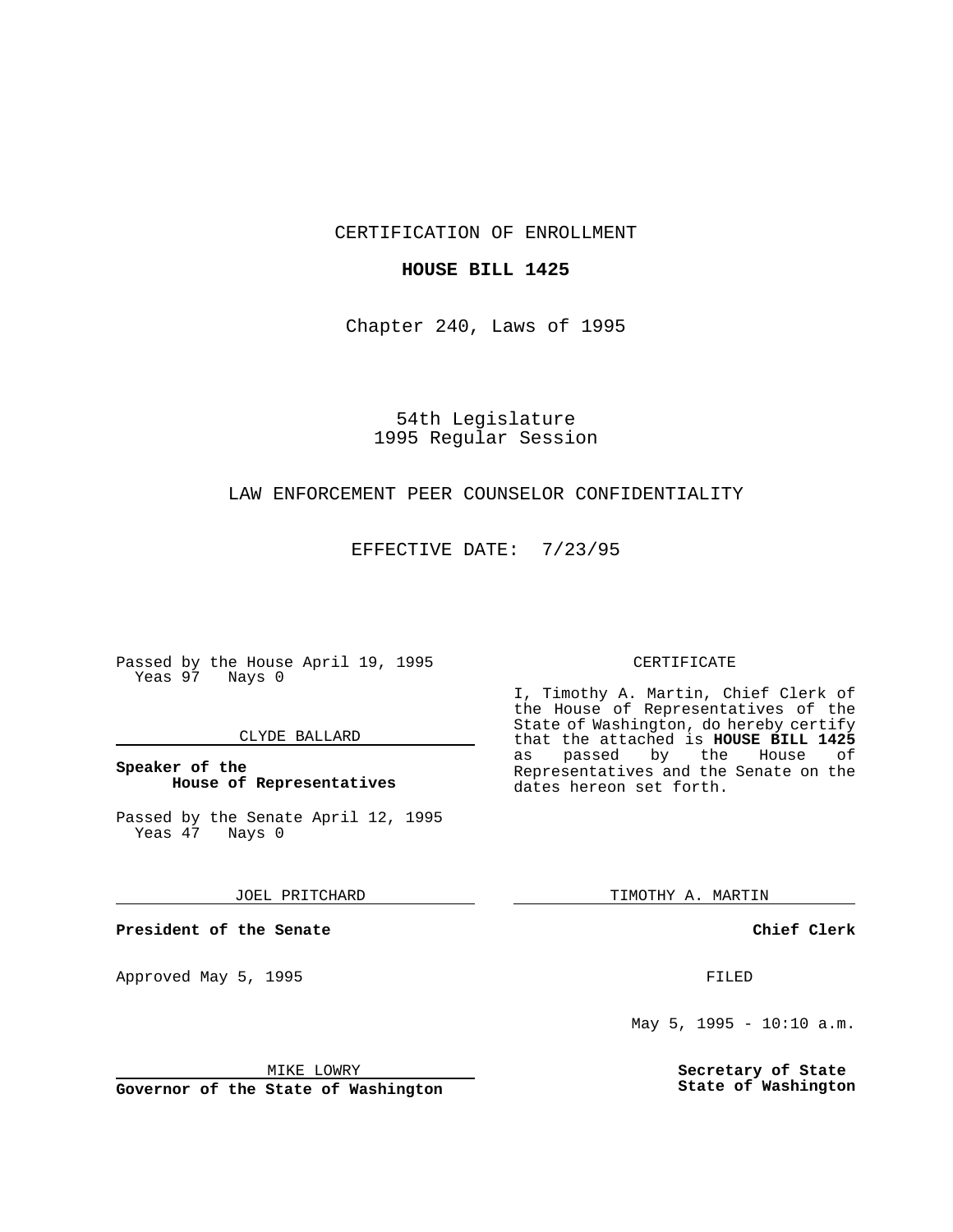## **HOUSE BILL 1425** \_\_\_\_\_\_\_\_\_\_\_\_\_\_\_\_\_\_\_\_\_\_\_\_\_\_\_\_\_\_\_\_\_\_\_\_\_\_\_\_\_\_\_\_\_\_\_

\_\_\_\_\_\_\_\_\_\_\_\_\_\_\_\_\_\_\_\_\_\_\_\_\_\_\_\_\_\_\_\_\_\_\_\_\_\_\_\_\_\_\_\_\_\_\_

## AS AMENDED BY THE SENATE

Passed Legislature - 1995 Regular Session

#### **State of Washington 54th Legislature 1995 Regular Session**

**By** Representatives Scott, Padden, Appelwick, Costa, Sheldon, Dickerson, Chappell, Hatfield, Brown and Basich

Read first time 01/25/95. Referred to Committee on Law and Justice.

 AN ACT Relating to privileged communications; and amending RCW 5.60.060.

BE IT ENACTED BY THE LEGISLATURE OF THE STATE OF WASHINGTON:

 **Sec. 1.** RCW 5.60.060 and 1989 c 271 s 301 are each amended to read as follows:

 (1) A husband shall not be examined for or against his wife, without the consent of the wife, nor a wife for or against her husband without the consent of the husband; nor can either during marriage or afterward, be without the consent of the other, examined as to any communication made by one to the other during marriage. But this exception shall not apply to a civil action or proceeding by one against the other, nor to a criminal action or proceeding for a crime committed by one against the other, nor to a criminal action or proceeding against a spouse if the marriage occurred subsequent to the filing of formal charges against the defendant, nor to a criminal action or proceeding for a crime committed by said husband or wife against any child of whom said husband or wife is the parent or guardian, nor to a proceeding under chapter 70.96A or 71.05 RCW: PROVIDED, That the spouse of a person sought to be detained under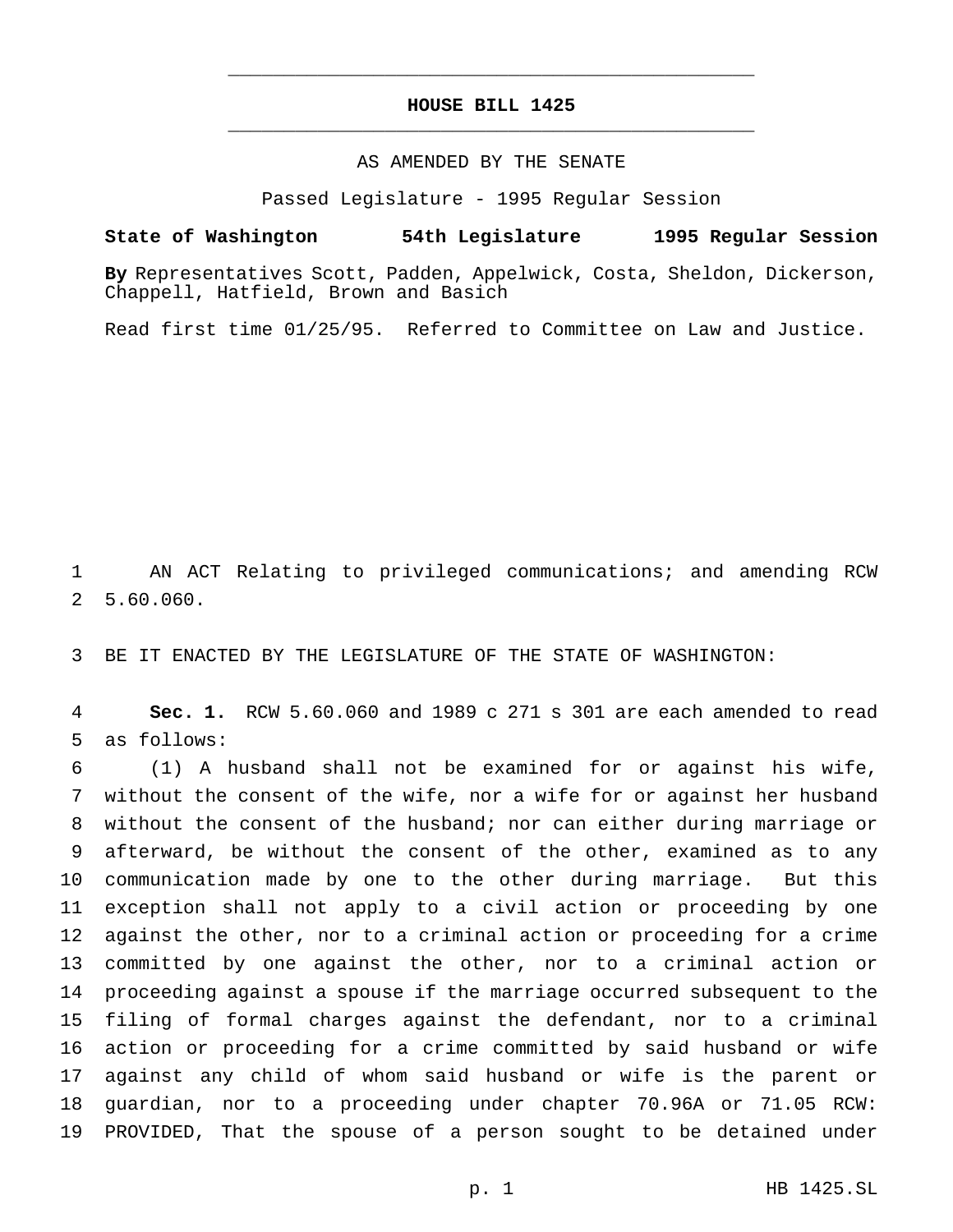chapter 70.96A or 71.05 RCW may not be compelled to testify and shall be so informed by the court prior to being called as a witness.

 (2) An attorney or counselor shall not, without the consent of his or her client, be examined as to any communication made by the client to him or her, or his or her advice given thereon in the course of professional employment.

 (3) A member of the clergy or a priest shall not, without the consent of a person making the confession, be examined as to any confession made to him or her in his or her professional character, in the course of discipline enjoined by the church to which he or she belongs.

 (4) Subject to the limitations under RCW 70.96A.140 or 71.05.250, a physician or surgeon or osteopathic physician or surgeon shall not, without the consent of his or her patient, be examined in a civil action as to any information acquired in attending such patient, which was necessary to enable him or her to prescribe or act for the patient, except as follows:

 (a) In any judicial proceedings regarding a child's injury, 19 neglect, or sexual abuse or the cause thereof; and

 (b) Ninety days after filing an action for personal injuries or wrongful death, the claimant shall be deemed to waive the physician- patient privilege. Waiver of the physician-patient privilege for any one physician or condition constitutes a waiver of the privilege as to all physicians or conditions, subject to such limitations as a court may impose pursuant to court rules.

 (5) A public officer shall not be examined as a witness as to communications made to him or her in official confidence, when the public interest would suffer by the disclosure.

 (6)(a) A peer support group counselor shall not, without consent of the law enforcement officer making the communication, be compelled to 31 testify about any communication made to the counselor by the officer 32 while receiving counseling. The counselor must be designated as such 33 by the sheriff, police chief, or chief of the Washington state patrol, 34 prior to the incident that results in counseling. The privilege only applies when the communication was made to the counselor while acting 36 in his or her capacity as a peer support group counselor. The 37 privilege does not apply if the counselor was an initial responding 38 officer, a witness, or a party to the incident which prompted the